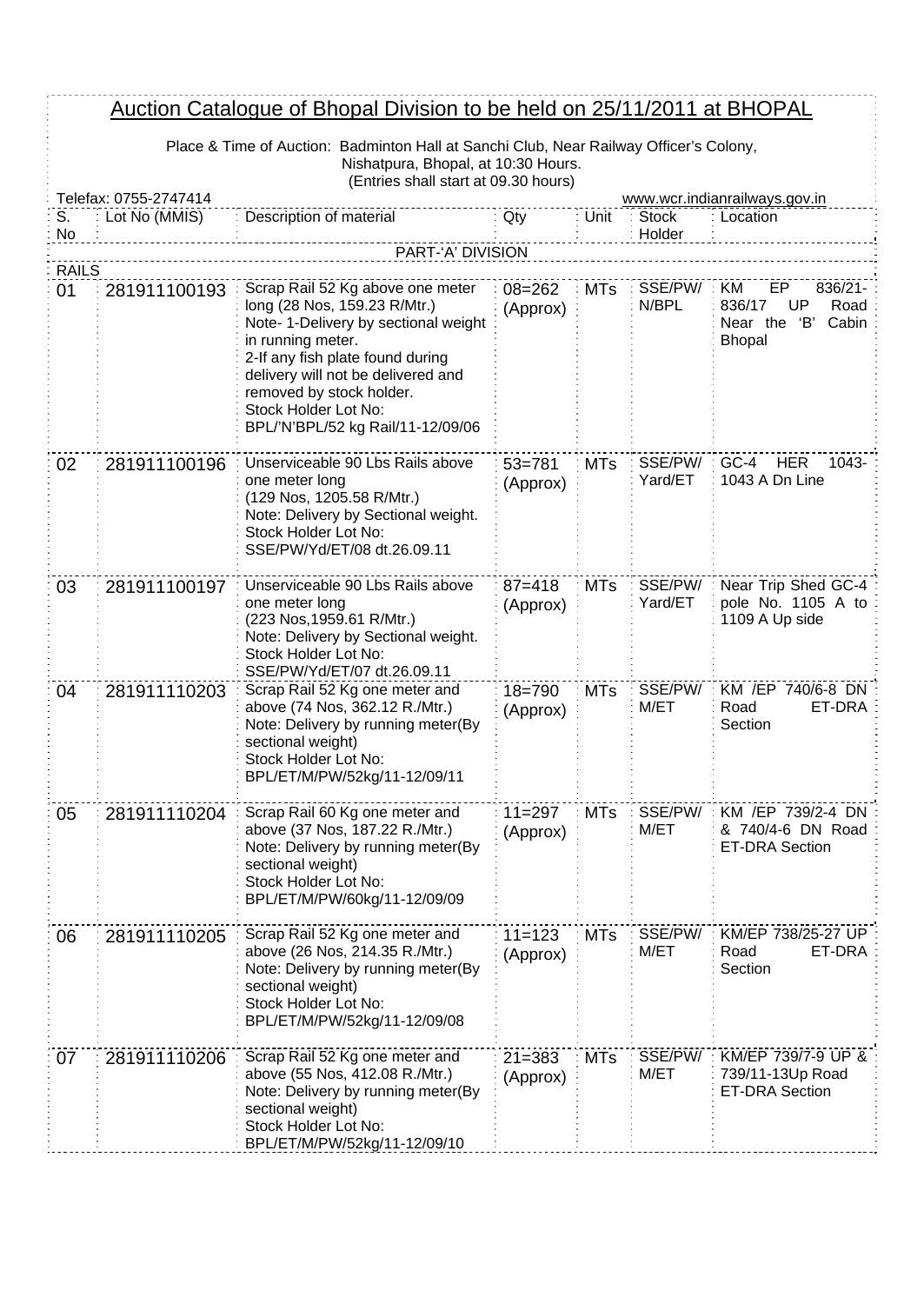| 08 | 281911110208 | Scrap Rail 52 Kg above one meter<br>long (38 Nos, 395.59 R./Mtr.)<br>Note: Delivery by actual<br>measurement(sectional weight)<br>Stock Holder Lot No:<br>BPL/BHS/S/PW/Rail 52kg/11-12/<br>08/06 | $20 = 527$<br>(Approx)  | <b>MTs</b> | SSE/PW/<br>S/BHS         | KM/881/18-20<br>$Dn$ :<br>Road SCI Yard.                                             |
|----|--------------|--------------------------------------------------------------------------------------------------------------------------------------------------------------------------------------------------|-------------------------|------------|--------------------------|--------------------------------------------------------------------------------------|
| 09 | 281911110214 | Scrap Rail 52 Kg above one meter<br>long (92 Nos, 1509.95 R./Mtr.)<br>Note: Delivery by running meter.<br>Stock Holder Lot No:<br>BPL/MOJ/PW/Sc.Rail/11-12/10/02                                 | $78 = 351$<br>(Approx)  | <b>MTs</b> | SSE/PW/<br><b>MOHANA</b> | KM(HM)1254/1 to 2<br>RH Side at<br>SVPI-<br>MOJ Section<br>Near<br><b>LC No.85 C</b> |
| 10 | 281911110215 | Scrap Rail 52 Kg above one meter<br>long (60 Nos, 1734.48 R./Mtr.)<br>Note: Delivery by sectional weight.<br>Stock Holder Lot No:<br>BPL/SVPI/52 kg Scrap Rail/11-12/<br>14                      | $90 = 002$<br>(Approx)  | <b>MTs</b> | SSE/PW/<br><b>SVPI</b>   | SVPI-MOJ<br><b>Between</b><br>KM 1223/4-5 LH Side                                    |
| 11 | 281911110216 | Scrap Rail 52 Kg above one meter<br>long (77 Nos, 1945.83 R./Mtr.)<br>Note: Delivery by sectional weight.<br>Stock Holder Lot No:<br>BPL/SVPI/52 kg Scrap Rail/11-12/<br>12                      | $100 = 969$<br>(Approx) | <b>MTs</b> | SSE/PW/<br><b>SVPI</b>   | SVPI-MOJ<br>Between<br>KM<br>1223/2-3<br><b>RH</b><br>Side                           |
| 12 | 281911110227 | Scrap Rail 60 kg one meter long<br>and above (82 Nos, 951.18 R/Mtr.)<br>Note: Delivery by Sectional weight<br>Stock Holder Lot No:<br>BPL/BHS/N/PW/SCR/60 kg/11-12/<br>10/04                     | $57 = 394$<br>(Approx)  | <b>MTs</b> | SSE/PW/<br>N/BHS         | KM<br>900/11-13<br>UP.<br><b>SORI-SUMR</b><br>Road<br>Section                        |
| 13 | 281911110228 | Scrap Rail 60 kg one meter long<br>and above (58 Nos, 699.25 R/Mtr.)<br>Note: Delivery by Sectional weight<br>Stock Holder Lot No:<br>BPL/BHS/N/PW/SCR/60 kg/11-12/<br>10/01                     | $42 = 193$<br>(Approx)  | <b>MTs</b> | SSE/PW/<br>N/BHS         | 897/26-28<br>ΚM<br>DN.<br><b>SORI-SUMR</b><br>Road<br>Section                        |
| 14 | 281911110229 | Scrap Rail 60 kg one meter long<br>and above (40 Nos, 568.77 R/Mtr.)<br>Note: Delivery by Sectional weight<br>Stock Holder Lot No:<br>BPL/BHS/N/PW/SCR/60 kg/11-12/<br>10/01                     | $34 = 320$<br>(Approx)  | <b>MTs</b> | SSE/PW/<br>N/BHS         | 898/17-19<br>KM<br>UP.<br>SORI-SUMR<br>Road<br>Section                               |
| 15 | 281911110230 | Scrap Rail 60 kg one meter long<br>and above (65 Nos, 787.30 R/Mtr.)<br>Note: Delivery by Sectional weight<br>Stock Holder Lot No:<br>BPL/BHS/N/PW/SCR/60 kg/11-12/<br>10/03                     | $47 = 506$<br>(Approx)  | <b>MTs</b> | SSE/PW/<br>N/BHS         | KM 900/0-901/2 DN<br>Road<br>SORI-SUMR<br>Section                                    |
| 16 | 281911110231 | Scrap Rail 60 kg one meter long<br>and above (91 Nos, 882.55 R/Mtr.)<br>Note: Delivery by Sectional weight<br>Stock Holder Lot No:<br>BPL/BHS/N/PW/SCR/60 kg/11-12/<br>10/02                     | $53 = 253$<br>(Approx)  | <b>MTs</b> | SSE/PW/<br>N/BHS         | 899/13-15<br>KM<br>UP.<br>SORI-SUMR<br>Road<br>Section                               |
| 17 | 281911110232 | Scrap Rail 60 kg one meter long<br>and above (39 Nos, 459.77 R/Mtr.)<br>Note: Delivery by Sectional weight<br>Stock Holder Lot No:<br>BPL/BHS/N/PW/SCR/60 kg/11-12/<br>10/04                     | $27 = 743$<br>(Approx)  | <b>MTs</b> | SSE/PW/<br>N/BHS         | KM<br>900/27-29<br>UP.<br>SORI-SUMR<br>Road<br>Section                               |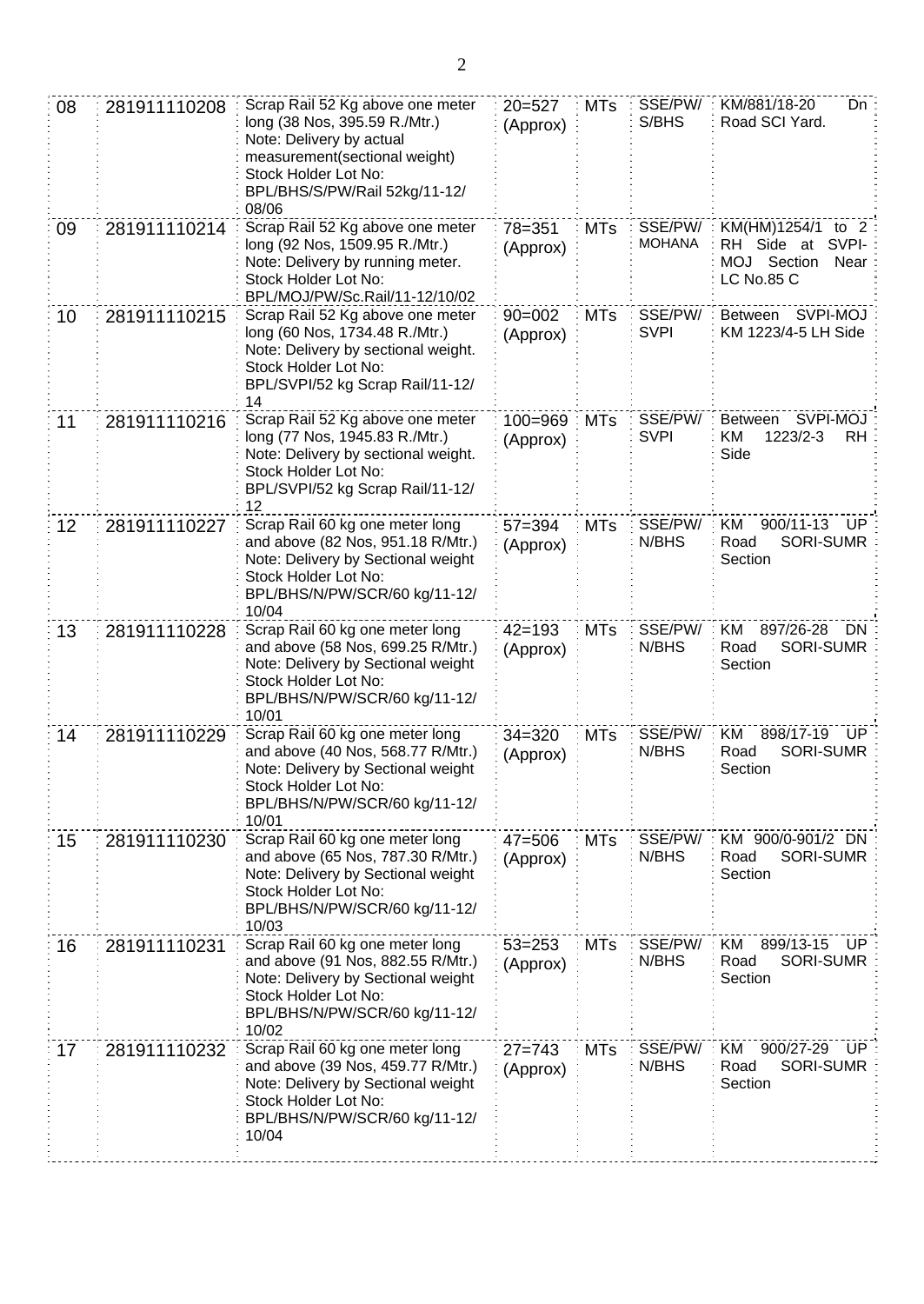| 18 | 281911110233 | Scrap Rail 60 kg one meter long<br>and above (80 Nos, 970.66 R/Mtr.)<br>Note: Delivery by Sectional weight<br>Stock Holder Lot No:<br>BPL/BHS/N/PW/SCR/60 kg/11-12/<br>10/06         | 58=570<br>(Approx)     | <b>MTs</b> | SSE/PW/<br>N/BHS | KM 902/5-7 UP Road<br><b>SORI-SUMR Section</b>                     |
|----|--------------|--------------------------------------------------------------------------------------------------------------------------------------------------------------------------------------|------------------------|------------|------------------|--------------------------------------------------------------------|
| 19 | 281911110234 | Scrap Rail 60 kg one meter long<br>and above (64 Nos, 735.35 R/Mtr.)<br>Note: Delivery by Sectional weight<br>Stock Holder Lot No:<br>BPL/BHS/N/PW/SCR/60 kg/11-12/<br>10/05         | $44 = 371$<br>(Approx) | <b>MTs</b> | SSE/PW/<br>N/BHS | 901/21-23<br>KM<br>UP<br>SORI-SUMR<br>Road<br>Section              |
| 20 | 281911110235 | Scrap Rail 60 kg one meter long<br>and above (56 Nos, 741.12 R/Mtr.)<br>Note: Delivery by Sectional weight<br>Stock Holder Lot No:<br>BPL/BHS/N/PW/SCR/60 kg/11-12/<br>10/02         | $44 = 719$<br>(Approx) | <b>MTs</b> | SSE/PW/<br>N/BHS | 898/8-10<br>ΚM<br>DN<br>SORI-SUMR<br>Road<br>Section               |
| 21 | 281911110236 | Scrap Rail 60 kg one meter long<br>and above (74 Nos, 825.58 R/Mtr.)<br>Note: Delivery by Sectional weight<br>Stock Holder Lot No:<br>BPL/BHS/N/PW/SCR/60 kg/11-12/<br>10/03         | $49 = 815$<br>(Approx) | <b>MTs</b> | SSE/PW/<br>N/BHS | KM 899/27-900/1 UP<br><b>SORI-SUMR</b><br>Road<br>Section          |
| 22 | 281911110238 | Scrap Rail 60 kg one meter long<br>and above (80 Nos, 947.43 R/Mtr.)<br>Note: Delivery by Sectional weight<br>Stock Holder Lot No:<br>BPL/BHS/N/PW/SCR/60 kg/11-12/<br>10/15         | $57 = 168$<br>(Approx) | <b>MTs</b> | SSE/PW/<br>N/BHS | KM 907/29-33 & 30-<br>34 UP & DN Road<br><b>SUMR-GLG Section</b>   |
| 23 | 281911110239 | Scrap Rail 60 kg one meter long<br>and above (55 Nos, 689.24 R/Mtr.)<br>Note: Delivery by Sectional weight<br>Stock Holder Lot No:<br>BPL/BHS/N/PW/SCR/60 kg/11-12/<br>10/17         | $41 = 589$<br>(Approx) | <b>MTs</b> | SSE/PW/<br>N/BHS | KM 907/2-4 DN Road<br><b>GLG-SUMR Section</b>                      |
| 24 | 281911110240 | Scrap Rail 52 kg one meter long<br>and above (51 Nos, 640.24 R/Mtr.)<br>Note: Delivery by Sectional weight<br>Stock Holder Lot No:<br>BPL/BHS/N/PW/SCR/52 kg/11-12/<br>10/08         | $33 = 222$<br>(Approx) | <b>MTs</b> | SSE/PW/<br>N/BHS | 903/25-27<br>KM<br>UP.<br>Road SUMR Yard                           |
| 25 | 281911110241 | Scrap Rail 52 kg one meter long<br>and above (59 Nos, 758.49 R/Mtr.)<br>Note: Delivery by Sectional weight<br>Stock Holder Lot No:<br>BPL/BHS/N/PW/SCR/52 kg/11-12/<br>10/09         | $39 = 358$<br>(Approx) | <b>MTs</b> | SSE/PW/<br>N/BHS | KM 904/1-3 UP Road<br><b>SUMR Yard</b>                             |
| 26 | 281911110242 | Scrap Rail 60 kg one meter long<br>and above (115 Nos, 1088.98<br>$R/Mtr.$ )<br>Note: Delivery by Sectional weight<br>Stock Holder Lot No:<br>BPL/BHS/N/PW/SCR/60 kg/11-12/<br>10/10 | 65=709<br>(Approx)     | <b>MTs</b> | SSE/PW/<br>N/BHS | KM<br>904/21-23,31-33<br>UP<br>SUMR-<br>Road<br><b>GLG-Section</b> |
| 27 | 281911110243 | Scrap Rail 60 kg one meter long<br>and above (67 Nos, 853.90 R/Mtr.)<br>Note: Delivery by Sectional weight<br>Stock Holder Lot No:<br>BPL/BHS/N/PW/SCR/60 kg/11-12/<br>10/11         | $51 = 524$<br>(Approx) | <b>MTs</b> | SSE/PW/<br>N/BHS | KM 905/7-9 UP Road<br><b>SUMR- GLG- Section</b>                    |

3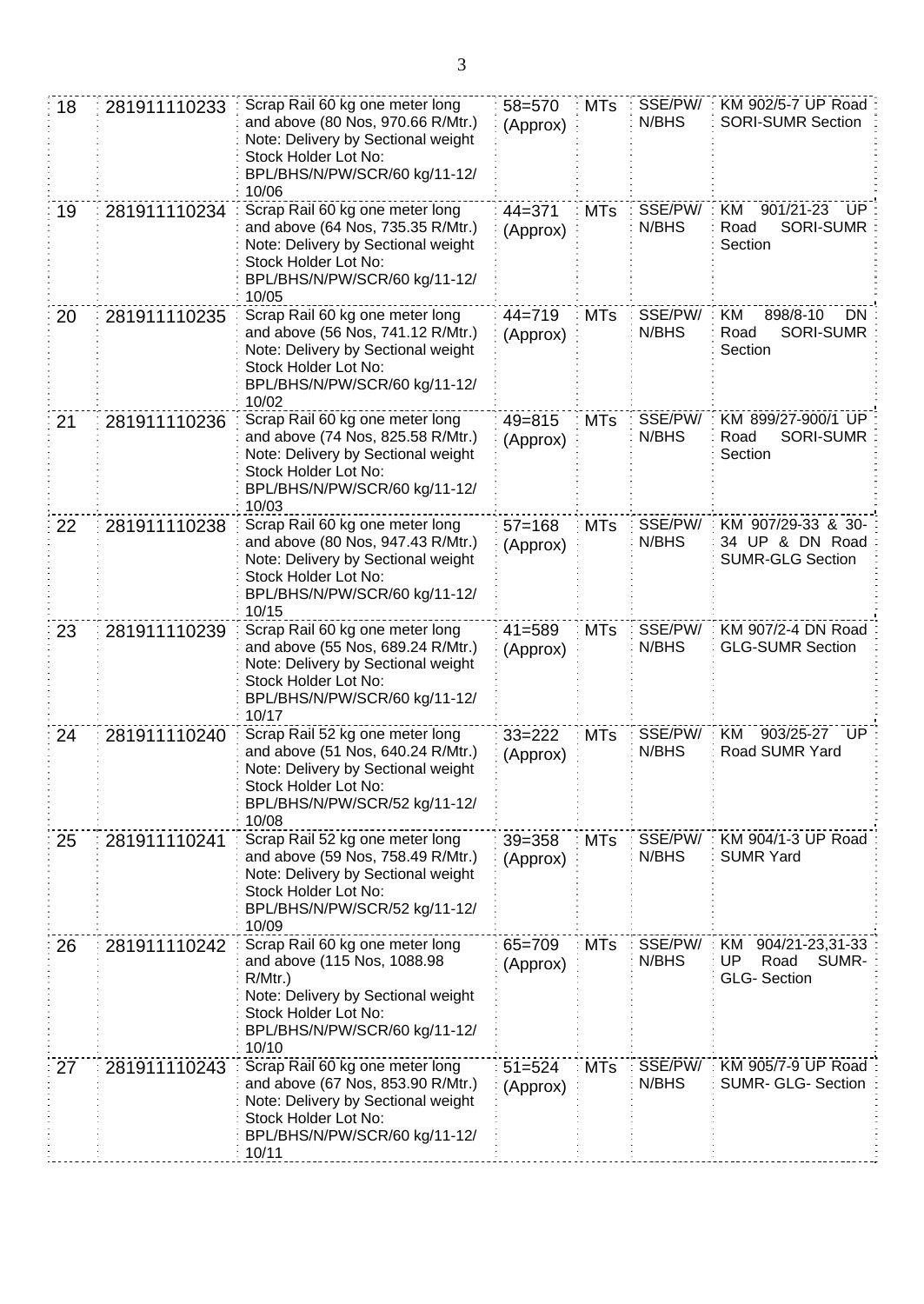| 28          | 281911110244 | Scrap Rail 60 kg one meter long<br>and above (66 Nos, 832.42 R/Mtr.)<br>Note: Delivery by Sectional weight<br>Stock Holder Lot No:<br>BPL/BHS/N/PW/SCR/60 kg/11-12/<br>10/12                                                                                                                                                | $50 = 228$<br>(Approx)                        | <b>MTs</b> | SSE/PW/<br>N/BHS | 905/18-20<br>ΚM<br>DN :<br>Road SUMR- GLG-<br>Section                                   |
|-------------|--------------|-----------------------------------------------------------------------------------------------------------------------------------------------------------------------------------------------------------------------------------------------------------------------------------------------------------------------------|-----------------------------------------------|------------|------------------|-----------------------------------------------------------------------------------------|
| 29          | 281911110245 | Scrap Rail 60 kg one meter long<br>and above (78 Nos, 989.91 R/Mtr.)<br>Note: Delivery by Sectional weight<br>Stock Holder Lot No:<br>BPL/BHS/N/PW/SCR/60 kg/11-12/<br>10/13                                                                                                                                                | 59=731<br>(Approx)                            | <b>MTs</b> | SSE/PW/<br>N/BHS | KM<br>906/25-27,26-<br>28,17-19, 16-20 UP&<br>SUMR-<br>DN<br>Road<br><b>GLG-Section</b> |
| 30          | 281911110246 | Scrap Rail 60 kg one meter long<br>and above (83 Nos, 1085.26 R/Mtr.)<br>Note: Delivery by Sectional weight<br>Stock Holder Lot No:<br>BPL/BHS/N/PW/SCR/60 kg/2011-<br>12/10/18                                                                                                                                             | $65 = 485$<br>(Approx)                        | <b>MTs</b> | SSE/PW/<br>N/BHS | KM 908/20-22<br>DN.<br>Road SUMR- GLG-<br>Section                                       |
| P.WAY<br>31 | 281911050060 | A-Released Girder Bridge Span                                                                                                                                                                                                                                                                                               | $9 = 442$                                     | <b>MTs</b> | SSE/PW/          | 1-KM<br>920/23-27EP                                                                     |
|             |              | 2x6.18 M (2 Nos)<br>B- Released Girder Bridge Span<br>1x6.18 M (1 No)<br>Note :1-Delivery by actual<br>weighment<br>2-Cutting May be allowed for easy<br>loading.<br>Stock Holder Lot No:<br>BHS/PW/Sc Girder /10-11/01/07                                                                                                  | (approx)                                      |            | N/BHS            | Up Road PAI Yard<br>KM<br>920/31-33<br>2-<br>EPUp Road PAI Yard                         |
| 32          | 281911050061 | Scrap Released Girder Bridge<br>Span 2x6.18 M (4 Nos)<br>Note :1-Delivery by actual<br>weighment<br>2-Cutting May be allowed for easy<br>loading.<br>Stock Holder Lot No:<br>BPL/BHS/N/PW/Bridge/10-11/01/06                                                                                                                | $16 = 239$<br>(approx)<br>To<br>entire<br>qty | <b>MTs</b> | SSE/PW/<br>N/BHS | 1-KM 913/1-3 EP Up<br>Road GLG-PAI Yard<br>2- KM 913/2-6 EP Dn<br>Road GLG-PAI Yard     |
| 33          | 281911050062 | A-Released Girder Bridge Span<br>2x7.16 M (2 Nos)<br>B- Released Girder Bridge Span<br>1x7.16 M (1 No)<br>C- Released Girder Bridge Span<br>2x7.16 M (2 No)<br>Note : 1-Delivery by actual<br>weighment<br>2-Cutting May be allowed for easy<br>loading.<br>Stock Holder Lot No:<br>BPL/BHS/N/PW/SCR.Bridge/10-<br>11/01/04 | $19 = 100$<br>(approx)<br>To<br>entire<br>qty | <b>MTs</b> | SSE/PW/<br>N/BHS | 1-KM 895/17-19 EP<br>Up Road Sorai Yard                                                 |
| 34          | 281911090159 | C.I. Melting Consisting off size<br>Crossing Blocks (17 Types)<br>Note: Delivery by Actual weight<br>Stock Holder Lot No:<br>BPL/ET/Yard/11-12/04                                                                                                                                                                           | $14 = 974$<br>(Approx)                        | <b>MTs</b> | SSE/PW/<br>Yd/ET | At SSE/P.way/Yard<br>Office compound<br>(New Yard) Itarsi                               |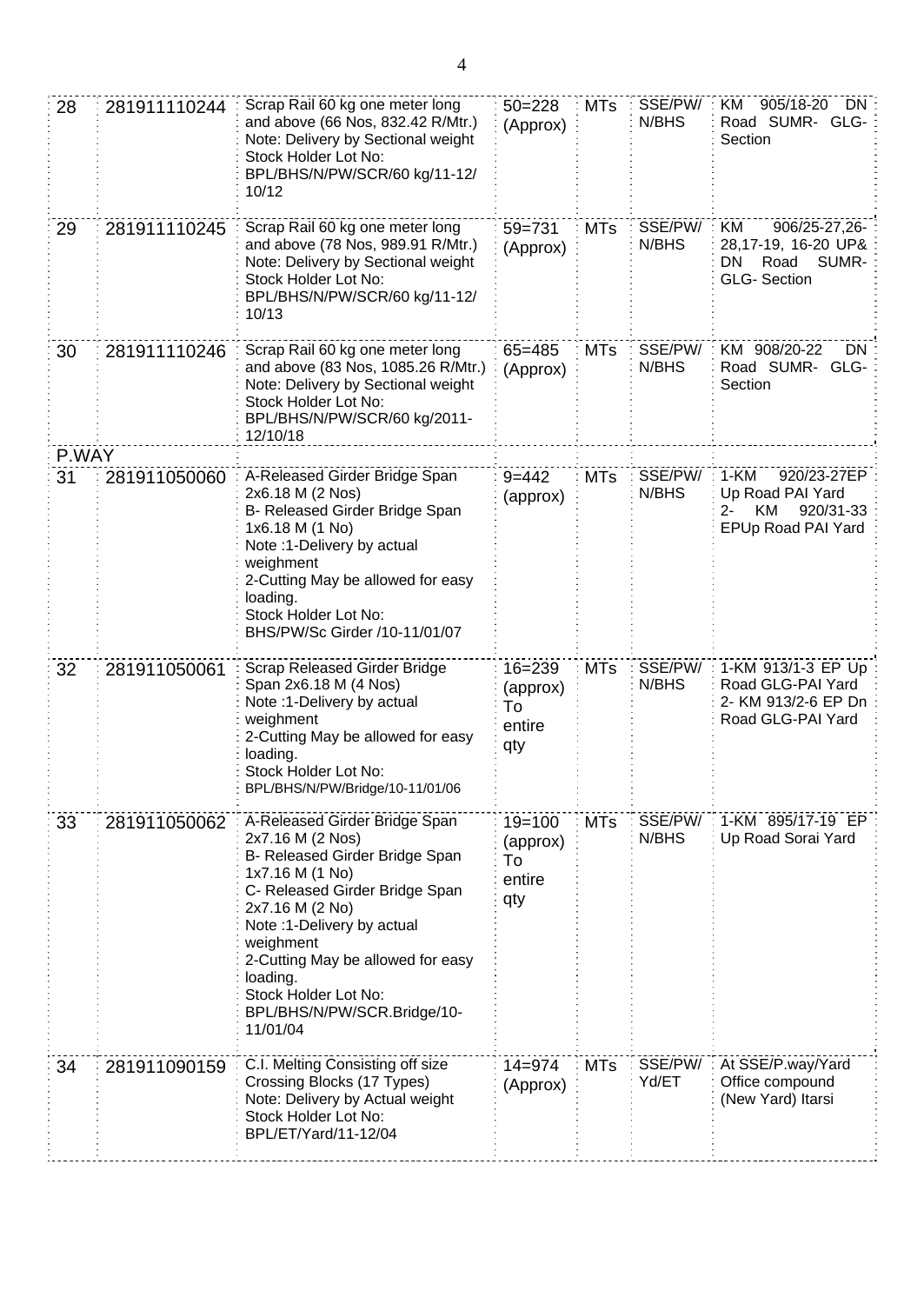| 35 | 281911100191 | Scrap M.S. Melting consisting of<br>A- Scrap Slide Chairs Drg. No. T-<br>4930(M) (525 Nos)<br>B- Scrap Slide chair (60 Nos)<br>Stock Holder Lot No:<br>BPL/BHS/S/PW/S.Chair/11-<br>12/09/02                                                                                                                                                                                                                                                                          | 585                    | <b>Nos</b> | SSE/PW/<br>S/BHS        | KM 863/36-864/2 DN<br>Road DWG Yard                                                                                                                                                                     |
|----|--------------|----------------------------------------------------------------------------------------------------------------------------------------------------------------------------------------------------------------------------------------------------------------------------------------------------------------------------------------------------------------------------------------------------------------------------------------------------------------------|------------------------|------------|-------------------------|---------------------------------------------------------------------------------------------------------------------------------------------------------------------------------------------------------|
| 36 | 281911110202 | Scrap C.I. Gr.I CST-9 Plate Single<br>Intact Drg. No. T-478<br>Note: Delivery by Number<br>Stock Holder Lot No:<br>BPL/ET/PW/Sc. C.I.Gr.I/11-<br>12/09/01                                                                                                                                                                                                                                                                                                            | 195                    | <b>Nos</b> | SSE/PW/<br>ET           | KM EP 1153 to 1161<br>at Engg. Siding ET<br>Yard                                                                                                                                                        |
| 37 | 281911110209 | Scrap C.I. Gr.II<br>A- Scrap CST-9 Plate Coupled<br>broken/Corrod (Tiebar, Cotters<br>attached (491 pairs)<br>B- Scrap CST-9 Plate single<br>attached with Tiebar, Cotters<br>Broken mixed (163 Nos)<br>Note: Delivery by actual weight.<br>Stock Holder Lot No:<br>BPL/N/PW/CI Gr.II/2011-12/07/02                                                                                                                                                                  | $54 = 516$<br>(Approx) | <b>MTs</b> | SSE/PW/<br>N/BPL        | <b>BPL Yard</b><br>1-EP-BPL/836/4-6<br><b>DN Side</b><br>2- 6-10 DN Side<br>3- Near Good shed<br>office<br><b>BPL</b><br>behind<br>Hotel<br>4-EP/BPL/1048<br>to<br>1062<br>Near<br>Abkari<br>office BPL |
| 38 | 281911110210 | Scrap ST Sleeper 168 Lbs Broken<br>Rusted & Corrogated<br>$(179$ Nos)<br>Note: Delivery by actual weight<br>Stock Holder Lot No:<br>BPL/N/PW/Sc.STS/2011-12/07/04                                                                                                                                                                                                                                                                                                    | $07 = 576$<br>(Approx) | <b>MTs</b> | SSE/PW/<br>N/BPL        | A- Behind PF 5 Near<br>Abkari Office BPL<br>B- EP BPL/1048 to<br><b>BPL/1062</b><br>BPL<br>at<br>Yard                                                                                                   |
| 39 | 281911110211 | 1-Scrap steel P& C Sleepr off size<br>w/out slide chairs for 52 kg T/out<br>(226 Nos)<br>2- Scrap steel P&C Sleepers off<br>size with slide chairs for 52kg T/out<br>(61Nos)<br>3-Slide chairs attached with<br>Sleepers on both side of the<br>Sleepers (122 Nos)<br>Note: Delivery by running meter.<br>Stock Holder Lot No:<br>BPL/P&C/ASKN/10/2011-12/04                                                                                                         | $38 = 513$<br>(Approx) | <b>MTs</b> | SSE/PW/<br><b>ASKN</b>  | KM.1023/8To1022/8L<br>H and RH side in PIA<br>yard.                                                                                                                                                     |
| 40 | 281911110212 | Scrap M.S.Melting of Rail Sleeprs<br>Small fitting Items<br>1-Loose Joint ordinary<br>2-Packing platefor CST-9 plates<br>3-Keys over size<br>4-Keys Two way ordinary<br>5-M.S. Cotter<br>6-Rail plates Screw off size<br>7-Modified loose joints<br>8-Dog spike<br>9-Bog bolts for bridge<br>10-ERC T/3701<br>11-Fish bolts off size<br>12- Xing bolts off size<br>Note: Delivery by Actual weight<br>Stock Holder Lot No:<br>BPL/PW/ASKN/MS Melt./10/2011-<br>12/06 | $20 = 205$<br>(Approx) | <b>MTs</b> | SSE/PW/:<br><b>ASKN</b> | SSE/PW/ASKN<br>Office<br>Compound<br>KM.1049/4-5 LH Side                                                                                                                                                |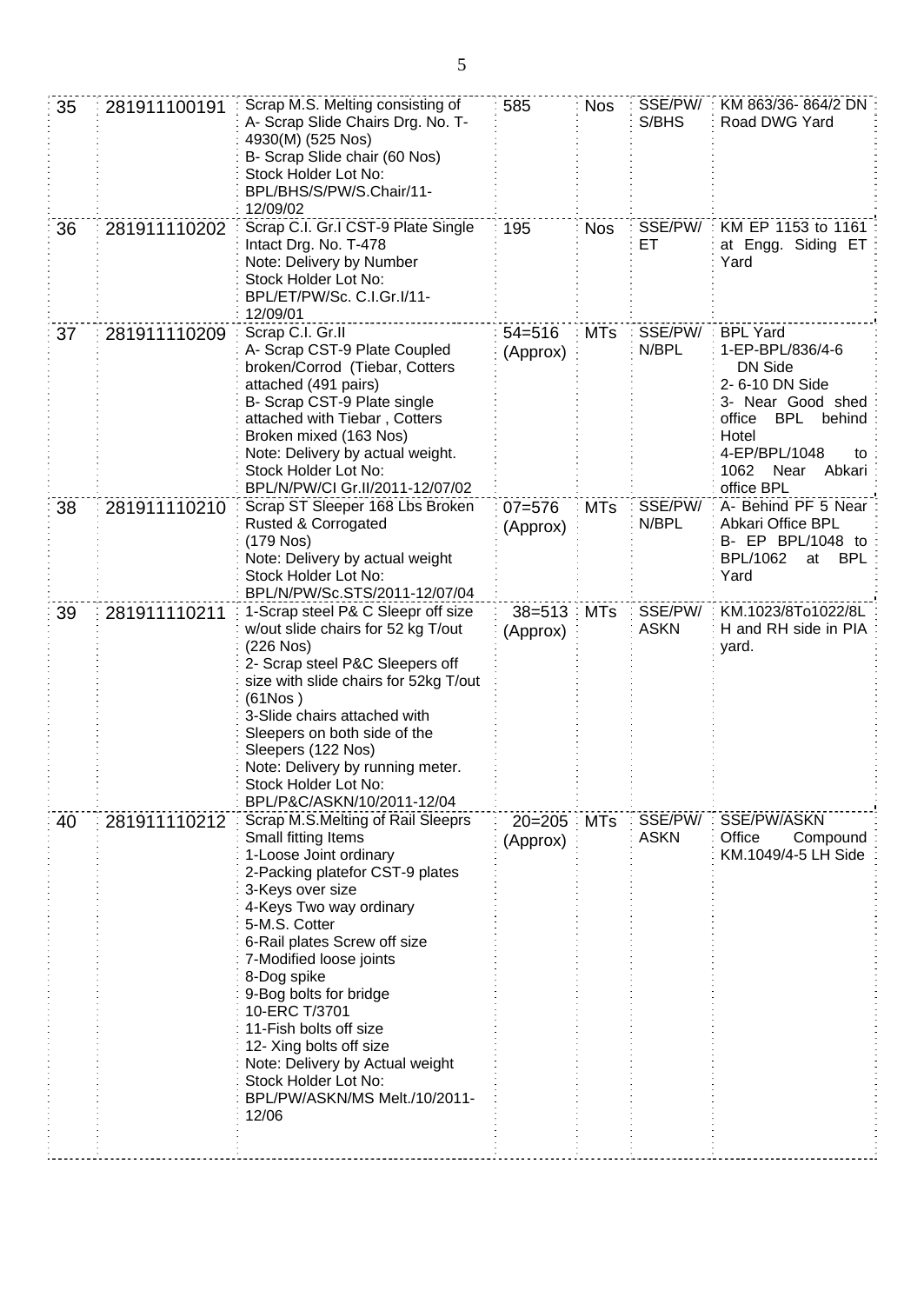| 41 | 281911110213 | 1-Scrap Steel P& C Sleepr off size<br>w/out slide chairs for 52 kg T/out<br>(150 Nos)<br>2- Scrap Steel P&C Sleepers off<br>size with slide chairs for 52kg T/out<br>(44Nos )<br>3-Slide chairs attached with<br>Sleepers on both side of the<br>Sleepers (88 Nos)<br>Note: Delivery by running meter.<br>Stock Holder Lot No:<br>BPL/P&C/ASKN/10/2011-12/05 | $26 = 602$<br>(Approx) | MTs        | SSE/PW/<br><b>ASKN</b>   | KM.1036/4To1037/5<br>LH and RH side in<br>ORR yard.                     |
|----|--------------|--------------------------------------------------------------------------------------------------------------------------------------------------------------------------------------------------------------------------------------------------------------------------------------------------------------------------------------------------------------|------------------------|------------|--------------------------|-------------------------------------------------------------------------|
| 42 | 281911110217 | Scrap C.I. Gr.I CST-9 Plate single<br>Intact Drg. No. T-478(M)<br>Note: delivery by Number<br>Stock Holder Lot No:<br>BPL/MOJ/CI Gr.I/11-12/10/05                                                                                                                                                                                                            | 1871                   | <b>Nos</b> | SSE/PW/<br><b>MOHANA</b> | HM KM 1256/7 to<br>1257/3 LH side MOJ<br>Yard                           |
| 43 | 281911110218 | Scrap C.I. Gr.I CST-9 Plate single<br>Intact Drg. No. T-478(M) released<br>from 52 kg Rail section<br>Note: Delivery by Number<br>Stock Holder Lot No:<br>BPL/GUNA/CI Gr.I/11-12/10/01                                                                                                                                                                       | 2750                   | <b>Nos</b> | SSE/PW/<br><b>GUNA</b>   | <b>GUNA-BDWS</b><br>KM<br>1124/8-1125/0<br>Minaya Stn. RH side          |
| 44 | 281911110219 | Scrap C.I. Gr.I CST-9 Plate single<br>Intact Drg. No. T-478(M)<br>Note: Delivery by Number<br>Stock Holder Lot No:<br>BPL/MOJ/CI Gr.I/11-12/10/04                                                                                                                                                                                                            | 2364                   | <b>Nos</b> | SSE/PW/<br><b>MOHANA</b> | HM<br>KM<br>1256/9<br>to<br><b>MOJ</b><br>Stn.<br>1257/0<br>Yard        |
| 45 | 281911110220 | Scrap C.I. Gr.I CST-9 Plate single<br>Intact Drg. No. T-478(M) released<br>from 52 kg Rail section<br>Note: Delivery by Number<br>Stock Holder Lot No:<br>BPL/SVPI/Scrap/CST-9/11-12/11                                                                                                                                                                      | 3647                   | <b>Nos</b> | SSE/PW/<br><b>SVPI</b>   | KM 1163/0-1 LH &<br>Side<br>RH<br>BDWS-<br><b>KLRS Section</b>          |
| 46 | 281911110221 | Scrap C.I. Gr.I CST-9 Plate single<br>Intact Drg. No. T-478 released from<br>52 kg Rail section<br>Note: Delivery by Number<br>Stock Holder Lot No:<br>BPL/SVPI/Scrap/CST-9/11-12/10                                                                                                                                                                         | 3140                   | <b>Nos</b> | SSE/PW/<br><b>SVPI</b>   | BDWS-<br><b>Between</b><br><b>KLRS KM</b><br>1153/3-4<br><b>RH</b> Side |
| 47 | 281911110222 | Scrap C.I. Gr.I CST-9 Plate single<br>Intact Drg. No. T-478 released from<br>52 kg Rail section<br>Note: Delivery by Number<br>Stock Holder Lot No:<br>BPL/GUNA/PW/CI/Gr.I/11-12/10/02                                                                                                                                                                       | 2900                   | <b>Nos</b> | SSE/PW/<br><b>GUNA</b>   | <b>GUNA-BDWS</b><br>KM<br>LHS/RHS<br>1115/1-3<br>Near LC-12             |
| 48 | 281911110223 | Scrap M.S. Tiebar Intact Drg No. T-<br>404(M)<br>Note: Delivery by Number<br>Stock Holder Lot No:<br>BPL/MOJ/MS Tiebar/11-12/10/06                                                                                                                                                                                                                           | 4104                   | <b>Nos</b> | SSE/PW/<br><b>MOHANA</b> | KM 1248/2-3 LH/RH<br>Near LC No.81 C                                    |
| 49 | 281911110224 | Scrap M.S. Tiebar Drg No. T-<br>404(M) released from 52 Kg Rail<br>Section<br>Note: Delivery by Number<br>Stock Holder Lot No:<br>BPL/SVPI/Scrap/MS Tiebar//13                                                                                                                                                                                               | 4910                   | <b>Nos</b> | SSE/PW/<br><b>SVPI</b>   | KM 1164/3-4 LH side<br><b>KLRS-SVPI Section</b>                         |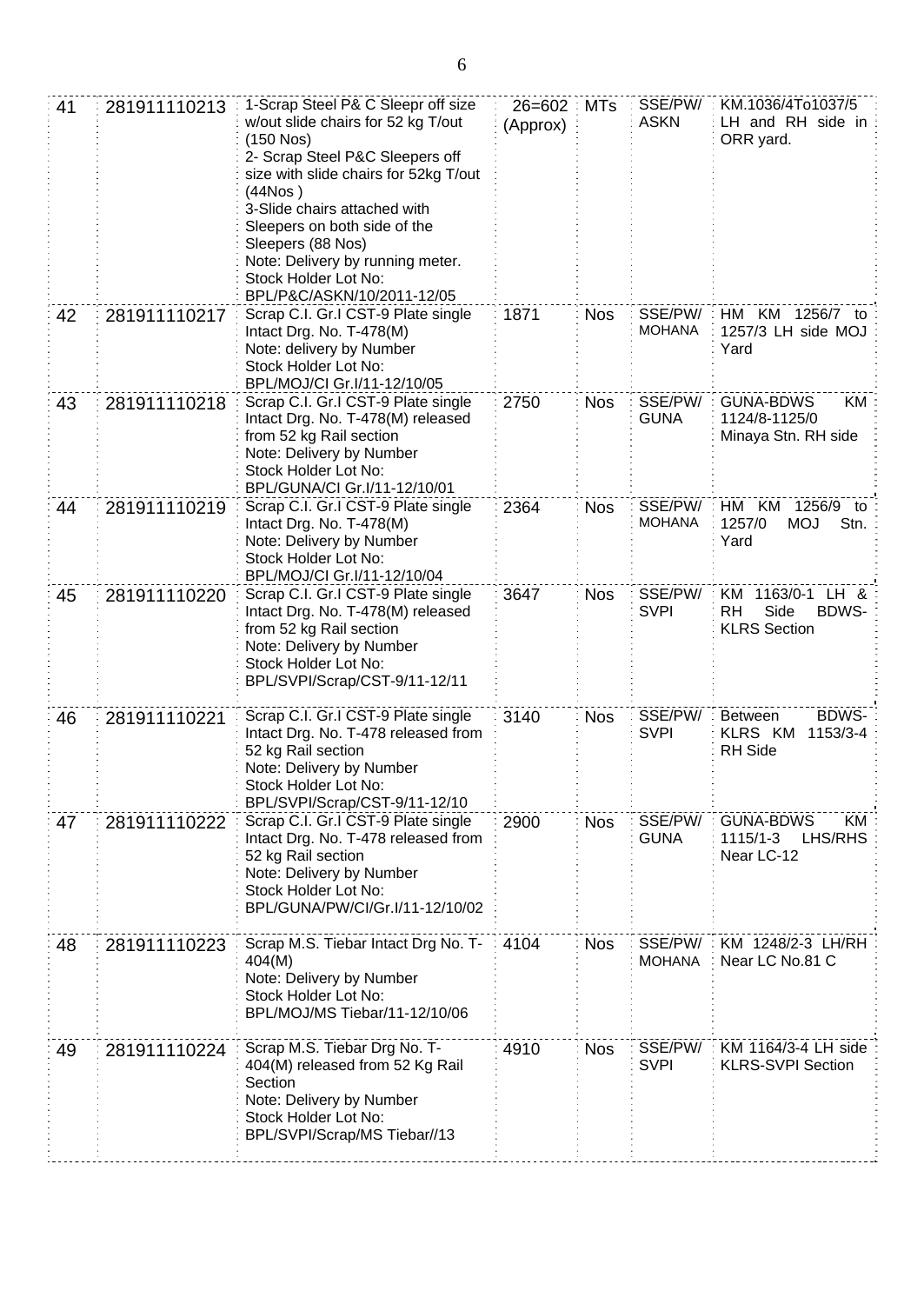| 50 | 281911110225         | Scrap M.S. Tiebar Intact Drg No. T-<br>404(M)<br>Note: Delivery by Number<br>Stock Holder Lot No:<br>BPL/MOJ/PW/ Sc MS Tiebar/11-<br>12/10/01                                                                                                                                                                                                                                                                                                                                                                                                                | 6000                   | <b>Nos</b> | SSE/PW/<br><b>MOHANA</b>         | KM 1254/0 to 1253/9<br>RH side Near LC-<br>85C                                                                            |
|----|----------------------|--------------------------------------------------------------------------------------------------------------------------------------------------------------------------------------------------------------------------------------------------------------------------------------------------------------------------------------------------------------------------------------------------------------------------------------------------------------------------------------------------------------------------------------------------------------|------------------------|------------|----------------------------------|---------------------------------------------------------------------------------------------------------------------------|
| 51 | 281911110226         | Scrap S.T. Sleepers Intact Drg. No.<br>T-460 B (Heavy Corroded)<br>Note: Delivery by Number<br>Stock Holder Lot No:<br>BPL/MOJ/PW/ Sc STS 171/11-<br>12/10/03                                                                                                                                                                                                                                                                                                                                                                                                | 1111                   | <b>Nos</b> | SSE/PW/<br><b>MOHANA</b>         | KM<br>1256/8<br>to<br>1257/04 MOJ<br>Yard<br>LHS & RHS                                                                    |
|    | <b>OTHER FERROUS</b> |                                                                                                                                                                                                                                                                                                                                                                                                                                                                                                                                                              |                        |            |                                  |                                                                                                                           |
| 52 | 281911090173         | Mixed melting Scrap gear case<br>radiator fan stand, airmage body,<br>modified and non modified cattul<br>gurd sand box, RTTM, FTTM<br>impiler and housing released from<br>Diesel Locomotive.<br>Note:1- If any other material is<br>found while delivery, which is strictly<br>restricted & it can not be delivered.<br>2-Cutting permission may be<br>allowed for easy loading.<br>Stock Holder Lot No:<br>SSE/D/ET/11-12/08                                                                                                                              | $80 = 000$<br>(approx) | <b>MTs</b> | SSE/DSL<br>/ET                   | A-Location B-Scrap<br>yard Bombay end &<br><b>B</b> Location near<br>water load box Area<br>and in Diesel Loco<br>Shed ET |
| 53 | 281911090177         | Condemned Main Engine Crank<br>shaft released from WDM2 & WDS6<br>Diesel Locomotive<br>Note:1- If any other material is<br>found while delivery, which is strictly<br>restricted & it can not be delivered<br>2-Cutting permission may be<br>allowed for easy loading.<br>Stock Holder Lot No:<br>SSE/D/ET/11-12/13                                                                                                                                                                                                                                          | $08 = 000$<br>(approx) | <b>MTs</b> | SSE/DSL<br>/ET                   | Near Canteen in<br>Diesel Loco Shed<br>Itarsi                                                                             |
| 54 | 281911090186         | Scrap / Condemned & defaced Ball<br>Bearing sort & Sizes<br>Note: If any other material is found<br>while delivery, which is strictly<br>restricted & it can not be delivered<br>Stock Holder Lot No:<br>ET/TRS/CS/Scrap/Ferrous/Cond./B<br>all Brg./06/112                                                                                                                                                                                                                                                                                                  | $07 = 000$<br>(approx) | <b>MTs</b> | SSE/CS/<br><b>ELS/TRS</b><br>/ET | Near SMM/ELS/ET's<br>ward in Mumbai end<br>at A.C. Loco Shed<br>Itarsi                                                    |
|    | <b>NON FERROUS</b>   |                                                                                                                                                                                                                                                                                                                                                                                                                                                                                                                                                              |                        |            |                                  |                                                                                                                           |
| 55 | 281911040008         | Condemned Aluminum components<br>such as Rediator fan blad, Exp. LP<br>piston, cylinder head PRG, TSC<br>rotar and inter midiate casing, oil<br>cacher BK BL fan, MU jumper cap,<br>FIP cover Tepit cover, PCS, OPS<br>body, MR, BP, BC gauge body and<br>various type Air brake valve with<br>and without minor bross ferrous<br>plastic and rubber attachment<br>released from diesel locomotive.<br>Note: 1-If any other material is<br>found while delivery, which is strictly<br>restricted & it can not be delivered.<br>2- Cutting may be allowed for | 3500<br>(approx)       | Kgs        | SSE/D/<br>ET                     | "А"<br>Motor<br>Near<br>vehicle<br>section<br>garage No.3 in Diesel<br>Loco shed Itarsi                                   |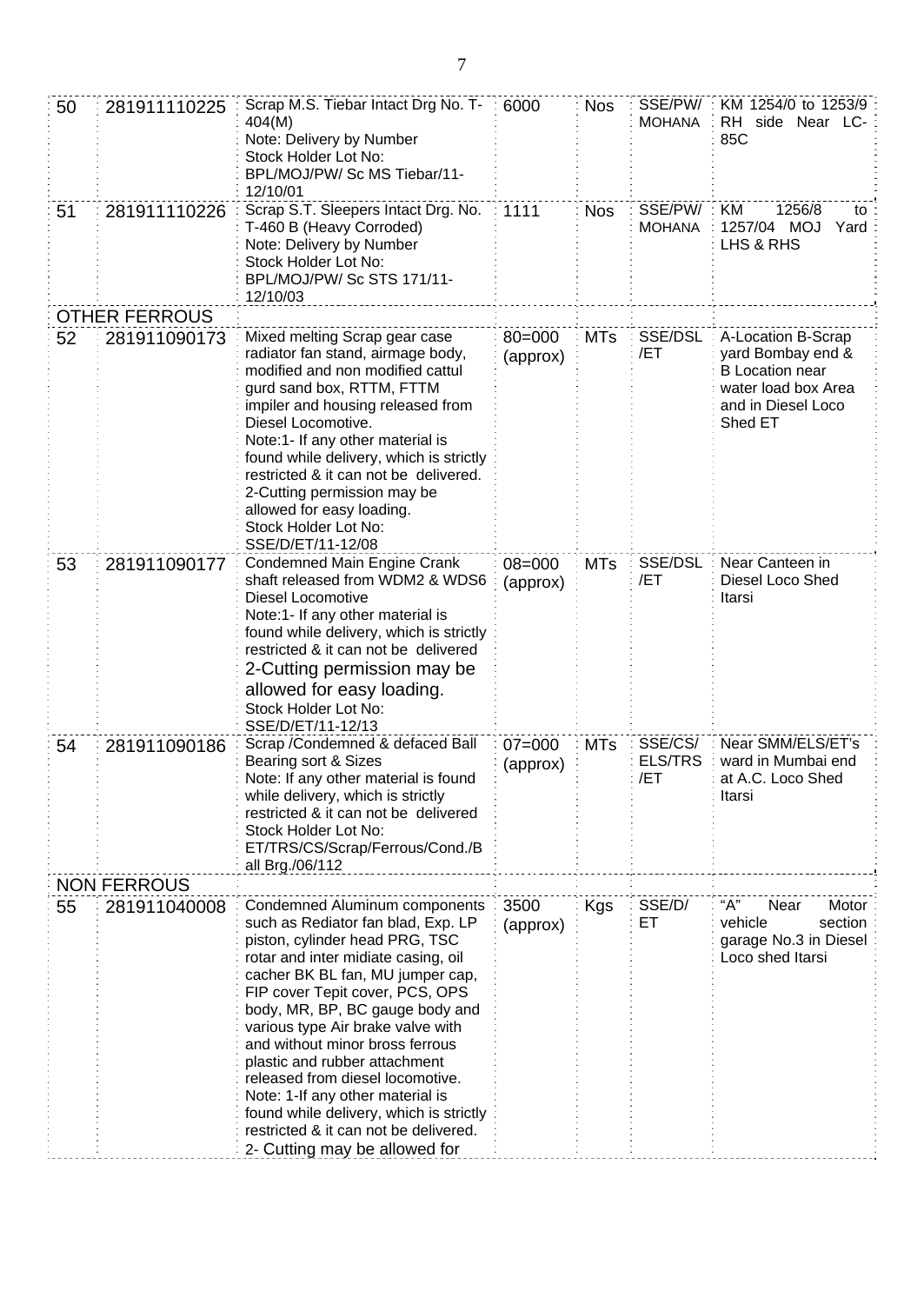|    |              | easy loading (during delivery<br>only)<br>Stock Holder's Lot No.<br>SSE/D/ET/10-11/20                                                                                                                                                                                                                                 |                  |            |                                  |                                                                                            |
|----|--------------|-----------------------------------------------------------------------------------------------------------------------------------------------------------------------------------------------------------------------------------------------------------------------------------------------------------------------|------------------|------------|----------------------------------|--------------------------------------------------------------------------------------------|
| 56 | 281911090183 | <b>Scrap Insulated Copper Conduct</b><br>Coil in Sort & Sizes released from<br>Electric Loco equipments<br>Note: 1-If any other material is<br>found while delivery, which is strictly<br>restricted & it can not be delivered<br>Stock Holder's Lot No.<br>ET/TRS/CS/Scrap/NF/Ins. Copper<br>Coil/06/115             | 3020<br>(Approx) | <b>Kgs</b> | SSE/CS/<br><b>ELS/TRS</b><br>/ET | "B" in Scrap Room<br>No.3 at A.C. Loco<br>Shed Itarsi                                      |
| 57 | 281911090184 | Scrap White metal ingot<br>dismeantaled from suspension<br>bearing of Locomotive<br>Note: 1-If any other material is<br>found while delivery, which is strictly<br>restricted & it can not be delivered<br>Stock Holder's Lot No.<br>ET/TRS/CS/Scrap/white<br>metal/06/114                                            | 105<br>(Approx)  | Kgs        | SSE/CS/<br><b>ELS/TRS</b><br>/ET | "C" in Scrap Room<br>No.3 at A.C. Loco<br>Shed Itarsi                                      |
| 58 | 281911090185 | Scrap Carbon Brush with copper tail<br>released from Loco equipments.<br>Note: 1-If any other material is<br>found while delivery, which is strictly<br>restricted & it can not be delivered<br>Stock Holder's Lot No.<br>ET/TRS/CS/Scrap/NF/Carbon<br>Brush/06/113                                                   | 1100<br>(Approx) | Kgs        | SSE/CS/<br><b>ELS/TRS</b><br>/ET | "A" in Scrap Room<br>No.3 at A.C. Loco<br>Shed Itarsi                                      |
| 59 | 281911090187 | Scrap Brass Consist different type<br>of dismantle parts in sort & sizes<br>released from electric Loco<br>equipments<br>Note: 1-If any other material is<br>found while delivery, which is strictly<br>restricted & it can not be delivered<br>Stock Holder's Lot No.<br>ET/TRS/CS/Scrap/NF/Brass/06/<br>111         | 2300<br>(Approx) | Kgs        | SSE/CS/<br><b>ELS/TRS</b><br>/ET | "E" in Scrap Room<br>No.3 at A.C. Loco<br>Shed Itarsi                                      |
| 60 | 281911090189 | Scrap Aluminium Consist different<br>type of dismantle parts in sort &<br>sizes released from electric Loco<br>equipments<br>Note: 1-If any other material is<br>found while delivery, which is strictly<br>restricted & it can not be delivered<br>Stock Holder's Lot No.<br>ET/TRS/CS/Scrap/NF/Aluminium/0<br>6/109 | 1600<br>(Approx) | <b>Kgs</b> | SSE/CS/<br><b>ELS/TRS</b><br>/ET | "D" in Scrap Room<br>No.3 at A.C. Loco<br>Shed Itarsi                                      |
|    | Machinery    |                                                                                                                                                                                                                                                                                                                       |                  |            |                                  |                                                                                            |
| 61 | 281911040001 | Scrap Point machine released<br>unserviceable beyond repairable<br>point operating machine(along with<br>motors) Motors capacity<br>1-110 VDC<br>$2-5.3A$ .<br>3-1700 RPM 4-0.44 W.<br>Note: Delivery will be actual<br>quantity (Nos) basis.<br>Stock Holder's Lot No.<br>ET/Sig/Scrap/Point machine/01              | 117              | <b>Nos</b> | SSE/<br>Signal/R<br>RI/ET        | SSE/Signal/RRI/ET's<br>Depot premises near<br>platform No.5<br><b>BPL</b><br>end ET Area-A |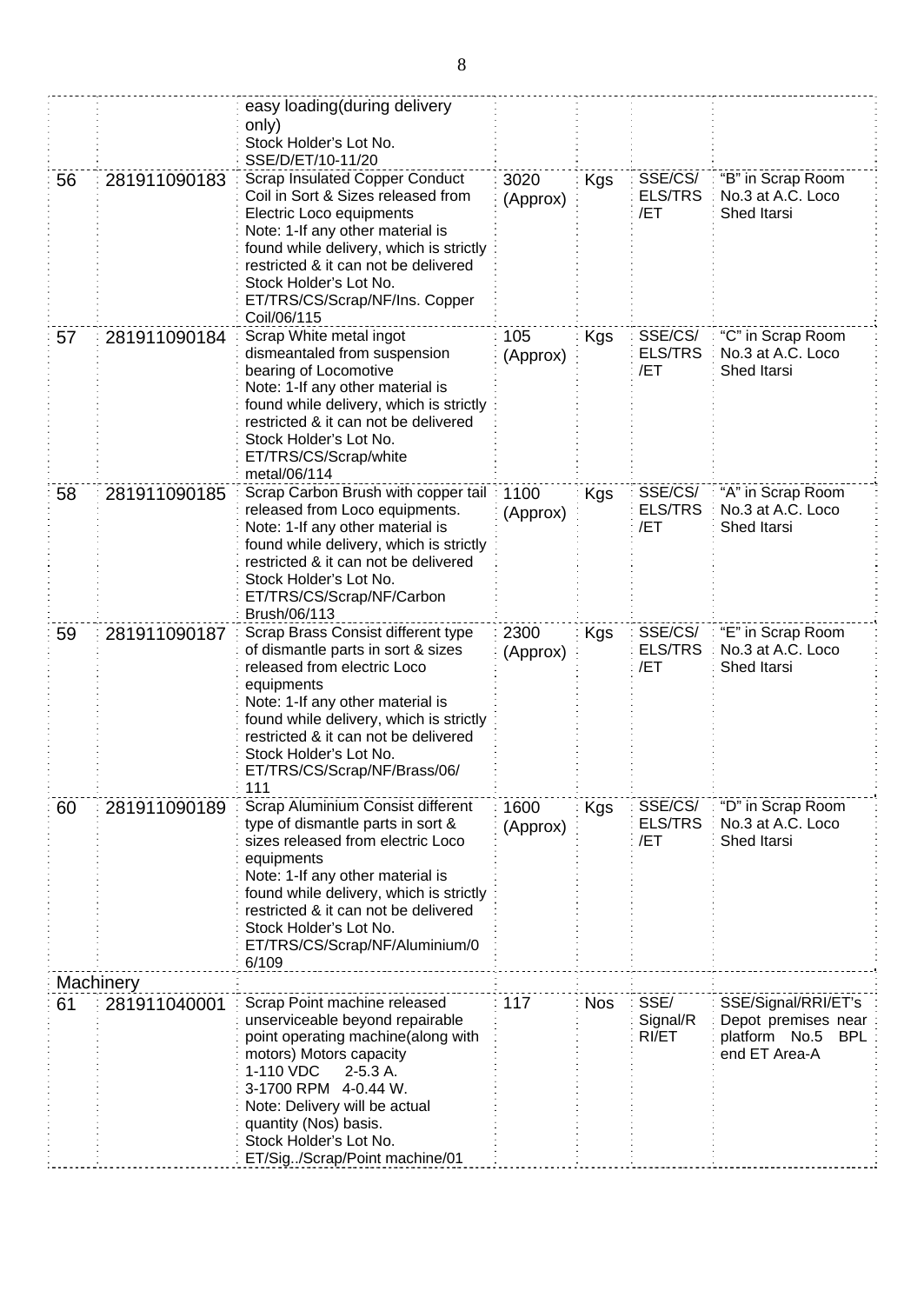| 62      | 281911050068 | <b>Condemned Diesel Shunter</b><br>Industrial equipment<br>Make Escorts, Model ST-150,<br>Chasis no. E 27976,<br>Engine no. 4S-02014,<br>S.No.TSB 1542.DS No. 56<br>Stock Holder Lot No: ET/NPOH/5                                                                                                                                                                                                                                                                                                                                                                                                      | 01 | No | SSE/C&W<br>/Gen/ET                 | <b>NPOH Shed ET</b><br>(B/Smithy room.)                            |
|---------|--------------|---------------------------------------------------------------------------------------------------------------------------------------------------------------------------------------------------------------------------------------------------------------------------------------------------------------------------------------------------------------------------------------------------------------------------------------------------------------------------------------------------------------------------------------------------------------------------------------------------------|----|----|------------------------------------|--------------------------------------------------------------------|
| 63      | 281911060094 | Condemn Royal High Speed Drilling<br>Machine Cap. 32 MM M/No. 921<br>Manf. Royal Foundary, Punjab<br>(India)<br>Stock Holder Lot No: BPL/2010/4                                                                                                                                                                                                                                                                                                                                                                                                                                                         | 01 | No | SSE/C&<br>W/BPL                    | Washing Siding C&W<br><b>BPL</b>                                   |
| Vehicle |              |                                                                                                                                                                                                                                                                                                                                                                                                                                                                                                                                                                                                         |    |    |                                    |                                                                    |
| 64      | 280910110483 | Condemned Matador No. MKD/<br>6248 Make- Bajaj with stepni<br>Chassis No. 616-FD 315811, 09<br>seater year of manufacture 1987<br>Note: Delivery by Number<br>Stock Holder SS-11 No<br>W/ET/2007/01                                                                                                                                                                                                                                                                                                                                                                                                     | 01 | No | <b>SSE</b><br>(Works)/<br>(Main)ET | SSE(Works)<br>(Maint)<br>office compound Itarsi                    |
| 65      | 281911100194 | Scrap Pick up Van Model LGL<br>MOD-6419 Chassis No. 4507645<br>Stock Holder No:                                                                                                                                                                                                                                                                                                                                                                                                                                                                                                                         | 01 | No | SSE/TRD<br>/BINA                   | Kept in Depot<br>ot<br>SSE/TRD/BINA                                |
| 66      | 281911050058 | Truck No MBD8419 Capacity 19.6<br>H.P. Type p-4-3 Seats with driver<br>Model 1982 Chassis No.<br>64229021072 Engine No. 4S<br>.41621 Premier Road Master<br>Stock Holder SS-11 No:<br>ET/SSE/(Elec.)/M/Scrap/091                                                                                                                                                                                                                                                                                                                                                                                        | 01 | No | SSE/Elec:<br>t/M/ET                | Grounded in office<br>premises of SSE/<br>Elec./M/PY/ET            |
| 67      | 281911110237 | Condemn Maruti Gypsy (Petrol) No.<br>MP 04 J 5989, Chasis No. 168496,<br>Engine No. 221061.<br>Stock Holder DS-8 Note No.<br>327790 dtd. 13.10.11                                                                                                                                                                                                                                                                                                                                                                                                                                                       | 01 | No | Inspector<br>/RPF/Ha<br>bibganj    | DRM's office parking.                                              |
| Loco    |              |                                                                                                                                                                                                                                                                                                                                                                                                                                                                                                                                                                                                         |    |    |                                    |                                                                    |
| 68      | 281911110199 | Scrap/Condemn Loco No. 20550<br>WAM-4 with ferrous & Non- Ferrous<br>attachment<br>Restricted:<br>There is no facility to ground the<br>loco, hence the condemn Loco is<br>standing on complete Bogie, wheels<br>with accessories i e Foot step,<br>brake cylinders, brake ringing assly,<br>equalizer beams, helical spring,<br>brake pipe lines etc items of under<br>bogie frame which is restricted<br>while cutting & delivery.<br>Note:1- Cutting allowed for easy<br>loading<br>2-There is no Other OHE off area.<br>Stock Holder Lot No:<br>ET/TRS/CS/Scrap/Codemn./Loco/<br>WAM-4/20550/06/119 | 01 | No | SSE/CS/ :<br><b>ELS/TRS</b><br>/ET | OHE off Loco Cutting<br>area in Scrap Yard<br>at A.C. Loco Shed ET |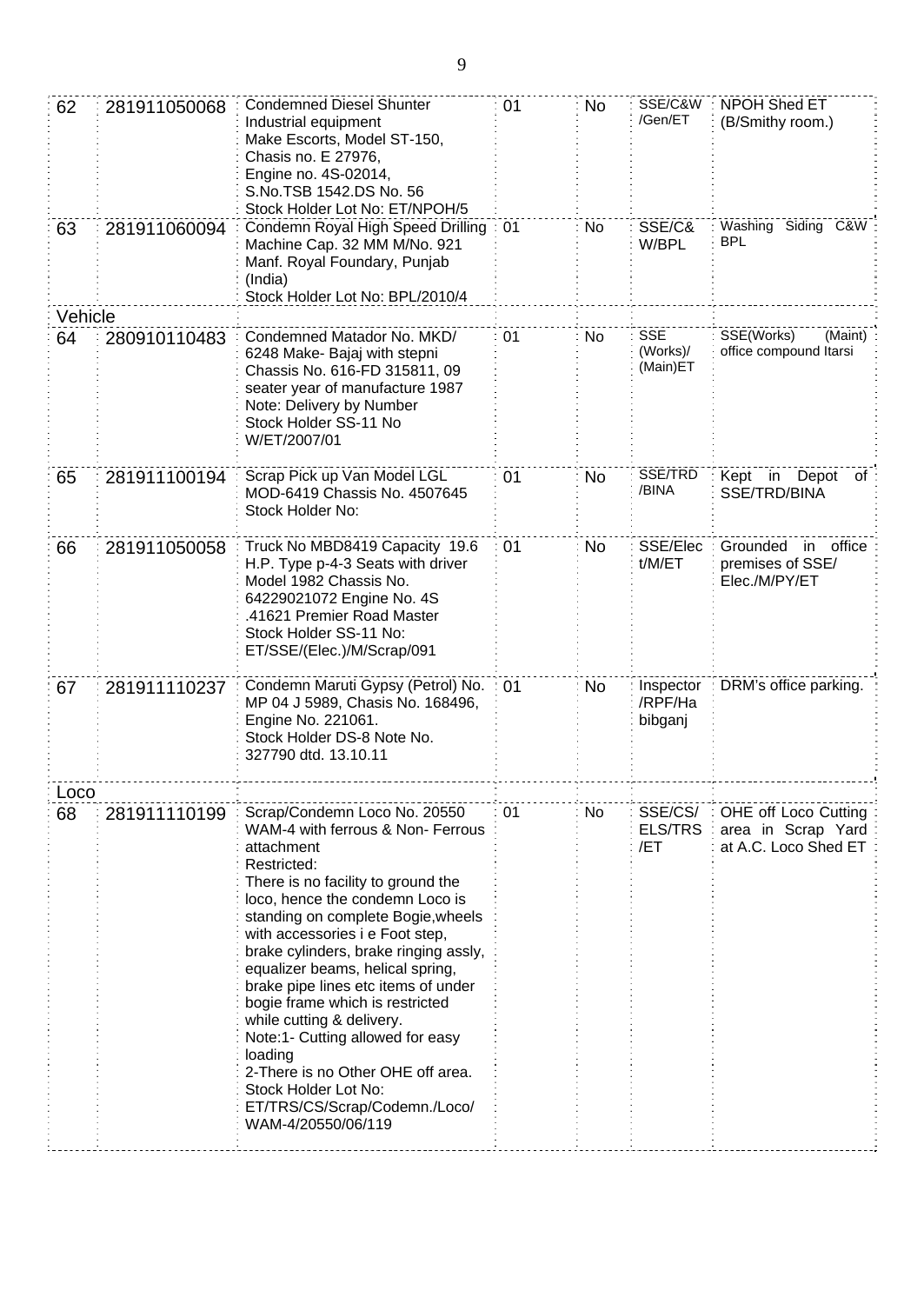| 69          | 281911110200 | Scrap/Condemn Loco No. 20539<br>WAM-4 with ferrous & Non- Ferrous<br>attachment<br>Restricted:<br>There is no facility to ground the<br>loco, hence the condemn Loco is<br>standing on complete Bogie, wheels<br>with accessories i e Foot step,<br>brake cylinders, brake ringing assly,<br>equalizer beams, helical spring,<br>brake pipe lines etc items of under<br>bogie frame which is restricted<br>while cutting & delivery.<br>Note: 1-Cutting allowed for easy<br>loading<br>2- There is no Other OHE off area<br>Stock Holder Lot No:<br>ET/TRS/CS/Scrap/Codemn./Loco/<br>WAM-4/20550/06/120 | 01          | No         | SSE/CS/<br><b>ELS/TRS</b><br>/ET | OHE off Loco Cutting<br>area in Scrap Yard<br>at A.C. Loco Shed ET: |
|-------------|--------------|---------------------------------------------------------------------------------------------------------------------------------------------------------------------------------------------------------------------------------------------------------------------------------------------------------------------------------------------------------------------------------------------------------------------------------------------------------------------------------------------------------------------------------------------------------------------------------------------------------|-------------|------------|----------------------------------|---------------------------------------------------------------------|
| 70          | 281911110201 | Scrap/Condemn Loco No. 20522<br>WAM-4 with ferrous & Non- Ferrous<br>attachment<br>Restricted:<br>There is no facility to ground the<br>loco, hence the condemn Loco is<br>standing on complete Trolly with<br>fitting which is restricted while<br>cutting & delivery.<br>Note:1- Cutting allowed for easy<br>loading<br>2- There is no Other OHE off area<br>Stock Holder Lot No:<br>ET/TRS/CS/Scrap/Codemn./Loco/<br>WAM-4/20550/06/121                                                                                                                                                              | 01          | No         | SSE/CS/<br><b>ELS/TRS</b><br>/ET | OHE off Loco Cutting<br>area in Scrap Yard<br>at A.C. Loco Shed ET  |
| 71          | 281911110207 | Accident involved Condemned<br>Engine No. 18733 WDM3A with<br>Chasis and ferrous & Non ferrous<br>attachment.<br>Note: To be sold on as is where is<br>basis<br>Stock Holder Letter No.<br>Guna/Mech./262/C&W/Condemnati<br>on date 12.11.11                                                                                                                                                                                                                                                                                                                                                            | 01          | No         | SSE/C&<br>W/GUNA                 | At Badarwas Station                                                 |
| Coach<br>72 | 281911090154 | Over aged 8 Wheeled BG Scrap old                                                                                                                                                                                                                                                                                                                                                                                                                                                                                                                                                                        | $112 = 000$ | <b>MTs</b> | SSE/C&                           | Pocket<br>Yard                                                      |
|             |              | Iron and steel of cond. Coach with<br>or without minor wood, decolum<br>and non ferrous attachment (Loose<br>wood, Decolum, Non Ferrous &<br>Restricted items will not be<br>delivered)<br>[1] WC 85401 GS/ICF<br>[2] WC 85408 GS/ICF<br>[3] WC 85413 GS/ICF<br>[4] WC 86409 GS/BEML<br>[5] WC 86427 GS/ICF<br>[6] WC 86419 GS/ICF<br>[7] WC 86404 GS/BEML<br><b>Restricted Items:</b><br>A- Bogie items<br>1- Complete trolly including                                                                                                                                                                | (approx)    |            | W/BPL                            | CRWS/BPL                                                            |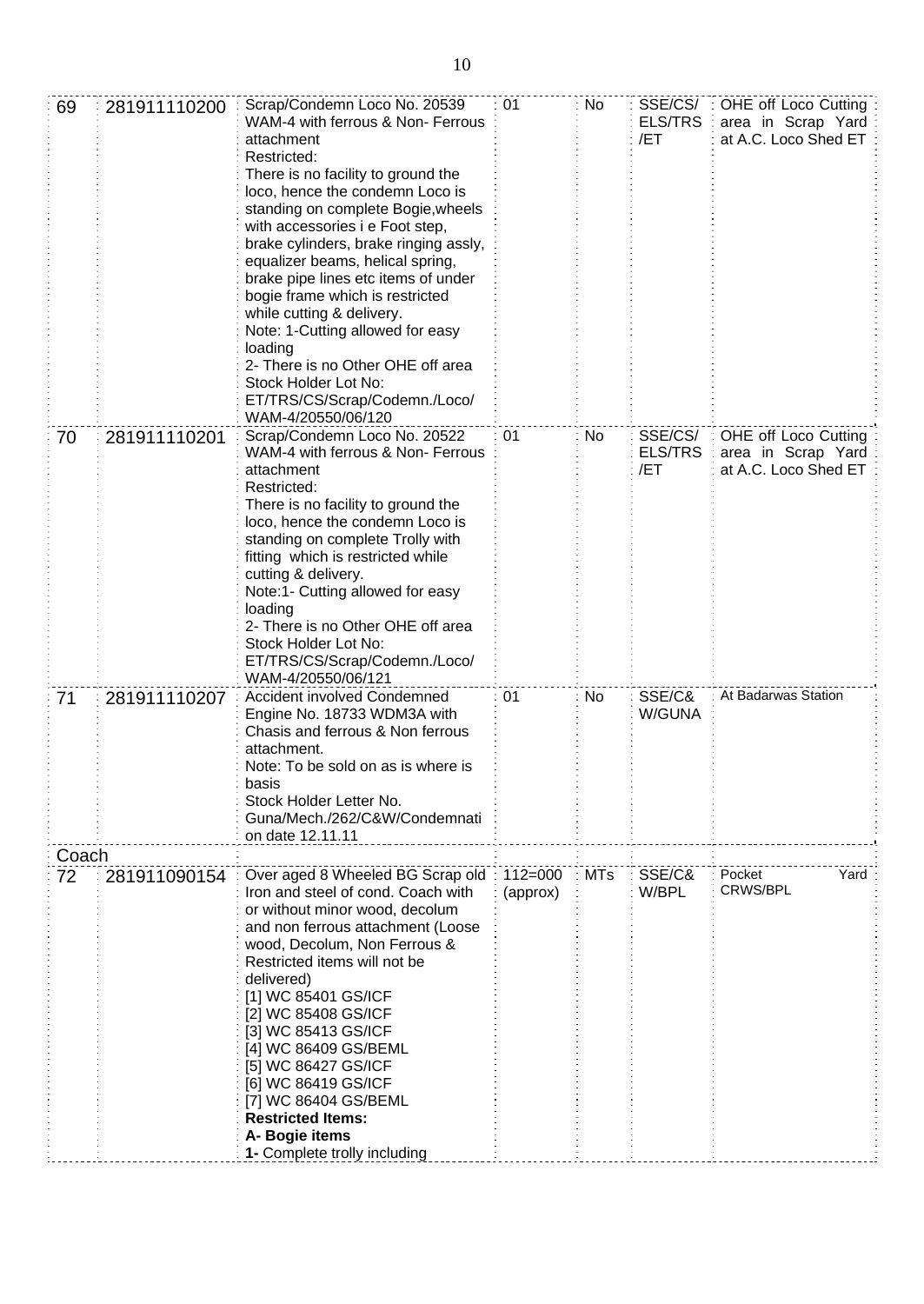| following items:                       |  |  |
|----------------------------------------|--|--|
| Wheel set with Axle box & roller       |  |  |
|                                        |  |  |
| bearing, Axle box spring & bolster     |  |  |
| spring, Brake gear fittings,           |  |  |
| Bronze wearing pieces, Bolsters,       |  |  |
| Suspension link, Wearing plate,        |  |  |
| L.S. Beam Equalising stay with pin,    |  |  |
| Draw bar hook, Draft link with nut,    |  |  |
|                                        |  |  |
| Draft key, Screw Couplings,            |  |  |
| Buffer casing, Buffer plunger with     |  |  |
| spindle, Centre pivot pin, etc.        |  |  |
| <b>B- Furnishing and Carpentry</b>     |  |  |
| items                                  |  |  |
| 1- Window shutters, Aluminum           |  |  |
|                                        |  |  |
| widow frames with glass, Sealed        |  |  |
| window glass, Seats and berths of      |  |  |
| AC & Non AC Coaches, Unified SS        |  |  |
| Inlay, Wash basin, Aluminum            |  |  |
| Water tank (Over head, under slung     |  |  |
|                                        |  |  |
| etc.) Water taps (Metallic)            |  |  |
| <b>C- Air Brake Items</b>              |  |  |
| Distributor valves, Control Reservoir  |  |  |
| with common pipe brackets, Air         |  |  |
| brake cylinder, Dirt collector, Check  |  |  |
| valve with chokes, Angle cocks,        |  |  |
| Isolating cocks, Auxiliary reservoirs, |  |  |
|                                        |  |  |
| Pressure gauge                         |  |  |
| PEV, PEASD, Guard Emergency            |  |  |
| Valve                                  |  |  |
| <b>D- Electrical items:</b>            |  |  |
| Alternator, RRU/ERRU, Fan,             |  |  |
| Battery box, Compressor, Battery       |  |  |
|                                        |  |  |
| Cell, Condenser, Evaporator unit,      |  |  |
| pre cooling transformer, Tube          |  |  |
| lighting fitting, Condenser/ Blower    |  |  |
| Motor, Emergency Lights, Night         |  |  |
| lamps, Seat Indication lights, Wash    |  |  |
| Basin Lights, Laptop/Mobile            |  |  |
| Charging points, AC Control panels,    |  |  |
|                                        |  |  |
| RMPU units, 25 KVA Inverter.           |  |  |
| Note: 1- Restricted items will be      |  |  |
| deposited by the purchaser to stock    |  |  |
| holder in CRWS premises.               |  |  |
| 2-Delivery will be made on actual      |  |  |
| weighment basis.                       |  |  |
| 3-Cutting allowed for easy loading.    |  |  |
|                                        |  |  |
| 4- Coach will be handed over to        |  |  |
| purchaser for cutting purpose in       |  |  |
| duty hours after issue of delivery     |  |  |
| order.                                 |  |  |
| 5- Industrial waste excluding non      |  |  |
| ferrous, restricted items to be stored |  |  |
|                                        |  |  |
| at one place as per direction of       |  |  |
| stock holder.                          |  |  |
| 4-Coaches are kept in pocket yard      |  |  |
| in custody of SSE/Yard/CRWS/BPL        |  |  |
| and same will remain in custody up     |  |  |
| to handover of coaches to              |  |  |
|                                        |  |  |
| purchaser.                             |  |  |
| Stock Holder DS 8 Note No.             |  |  |
| 377791 dt. 15.09.2011                  |  |  |
|                                        |  |  |

 $\sum_{i=1}^{n}$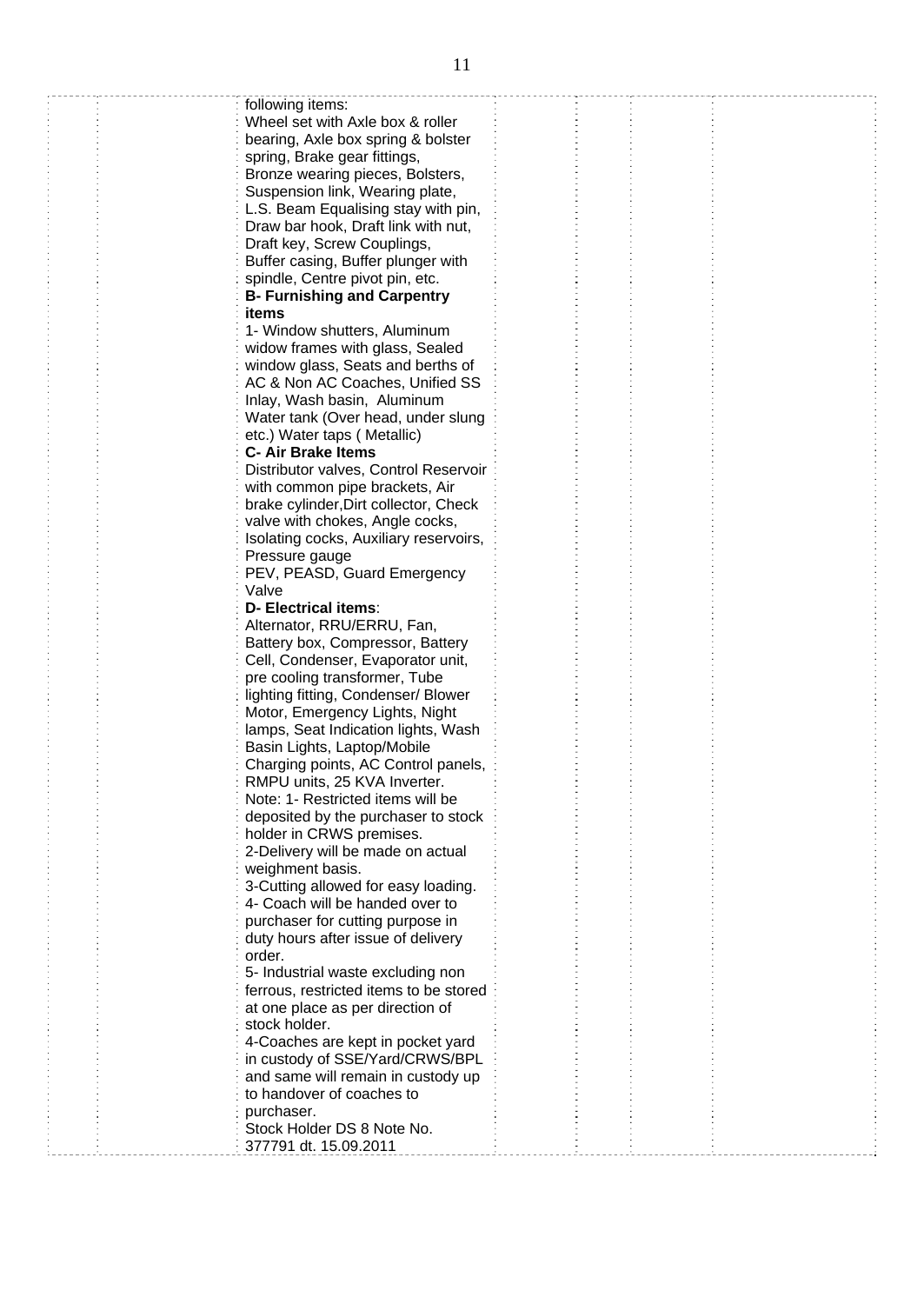|    | <b>PART-B' DEPOT</b> |                                                                                                                                                                                                                                                                                                                                                                                                                                                                                                                                                               |                        |            |                                |                                                                          |  |
|----|----------------------|---------------------------------------------------------------------------------------------------------------------------------------------------------------------------------------------------------------------------------------------------------------------------------------------------------------------------------------------------------------------------------------------------------------------------------------------------------------------------------------------------------------------------------------------------------------|------------------------|------------|--------------------------------|--------------------------------------------------------------------------|--|
|    | <b>OTHER-FERROUS</b> |                                                                                                                                                                                                                                                                                                                                                                                                                                                                                                                                                               |                        |            |                                |                                                                          |  |
| 73 | 280911100089         | Scrap Loose parts of Bogie :-<br>Bolster, Lower spring beam, Head<br>stock, bogie bolster etc.<br>Note- Cutting permission may be<br>allowed at the time of delivery.<br>Stock Holder Lot No:<br>BPL/CRWS/11-12/Loose<br>parts/05/0117                                                                                                                                                                                                                                                                                                                        | $64 = 700$<br>(Approx) | <b>MTs</b> | Dy.CMM/<br>CRWS/<br><b>BPL</b> | $E-126$<br>$E-135$<br>to<br><b>NEW</b><br><b>SCRAP</b><br>YARD/CRWS/ BPL |  |
|    | <b>NON-FERROUS</b>   |                                                                                                                                                                                                                                                                                                                                                                                                                                                                                                                                                               |                        |            |                                |                                                                          |  |
| 74 | 280911080080         | Scrap Aluminium cable with or<br>without lugs and armored<br>aluminium cable with or without<br>PVC, Rubber etc of various sizes.<br>(will be sold to CPCB approved<br>purchaser)<br>Stock Holder Lot No<br>BPL/CRWS/11-12 / Armored<br>cable/04/0077                                                                                                                                                                                                                                                                                                         | 9720<br>(Approx)       | Kgs        | Dy.CMM/<br>CRWS/<br><b>BPL</b> | Near Room No 1/R.<br>Section Road / SCRAP<br>YARD/ CRWS/ BPL             |  |
| 75 | 280911100110         | SCRAP ALUMINUM OF WATER<br>TANK OF SORTS AND SIZES<br>RELEASED FROM COACHES WITH<br>OR WITHOUT ATTACHMENT OF<br>MINOR FERROUS AND SCALES IF<br>ANY.<br>NOTE:<br>1. WATER SCALLING MAY BE<br>REMOVED FROM WATER TANK BY<br>HAMMERING AT THE TIME OF<br>DELIVERY.<br>2-Cutting permission may be<br>allowed for easy loading.<br>Stock Holder Lot No:<br>BPL/CRWS/11-12/ ALLU. W-<br>TANK/05/0115                                                                                                                                                               | 14390<br>(Approx)      | <b>Kgs</b> | Dy.CMM/<br>CRWS/<br><b>BPL</b> | Bin No 01/ SCRAP<br>YARD / CRWS / BPL                                    |  |
|    | <b>Machinery</b>     |                                                                                                                                                                                                                                                                                                                                                                                                                                                                                                                                                               |                        |            |                                |                                                                          |  |
| 76 | 280911020031         | Scrap Condemned CNC Plasma<br>Profile Cutting Machine Plant No.<br>087M consisting of machine parts<br>(1) Power source auto height<br>control Max-100 Hyperthem Sr. No.<br>70-1241, Stock No. 059011 (2)<br>Burny-3 CNC Controller M/c No.<br>86.150.30, Type MNC-3-034621-<br>000 (3) Burny-3 CNC Controller<br>Operating Panel (4) AVR Servo<br>System Model No. AVR Cap-3 KVA<br>Sr. No 07/10/90 Saha Electronic,<br>Calcutta (5) Torch Height Control<br>make- Hyperthem Sr.No. 2-300.<br>Stockholder's Lot No.<br>BPL/CRWS/10-11/CNC Plasma<br>/08/0180 | 01                     | No.        | Dy CMM<br>CRWS/<br>BPL         | A-55, Scrap Yard,<br><b>CRWS/BPL</b>                                     |  |
| 77 | 280911070049         | <b>SCRAP Car Washing Plant, Plant</b><br>No 084P, Model No WM-501T,<br>Make - M/s Elgi Equipment,<br>Coimbatore with Motor & Pump.<br>Stockholder's Lot No.<br>BPL/CRWS/11-12/HY.LIFTING<br>PLATFORM /03/0046                                                                                                                                                                                                                                                                                                                                                 | 01                     | No.        | Dy CMM<br>CRWS/<br><b>BPL</b>  | D 305/SCRAP YARD<br>/CRWS/BPL.                                           |  |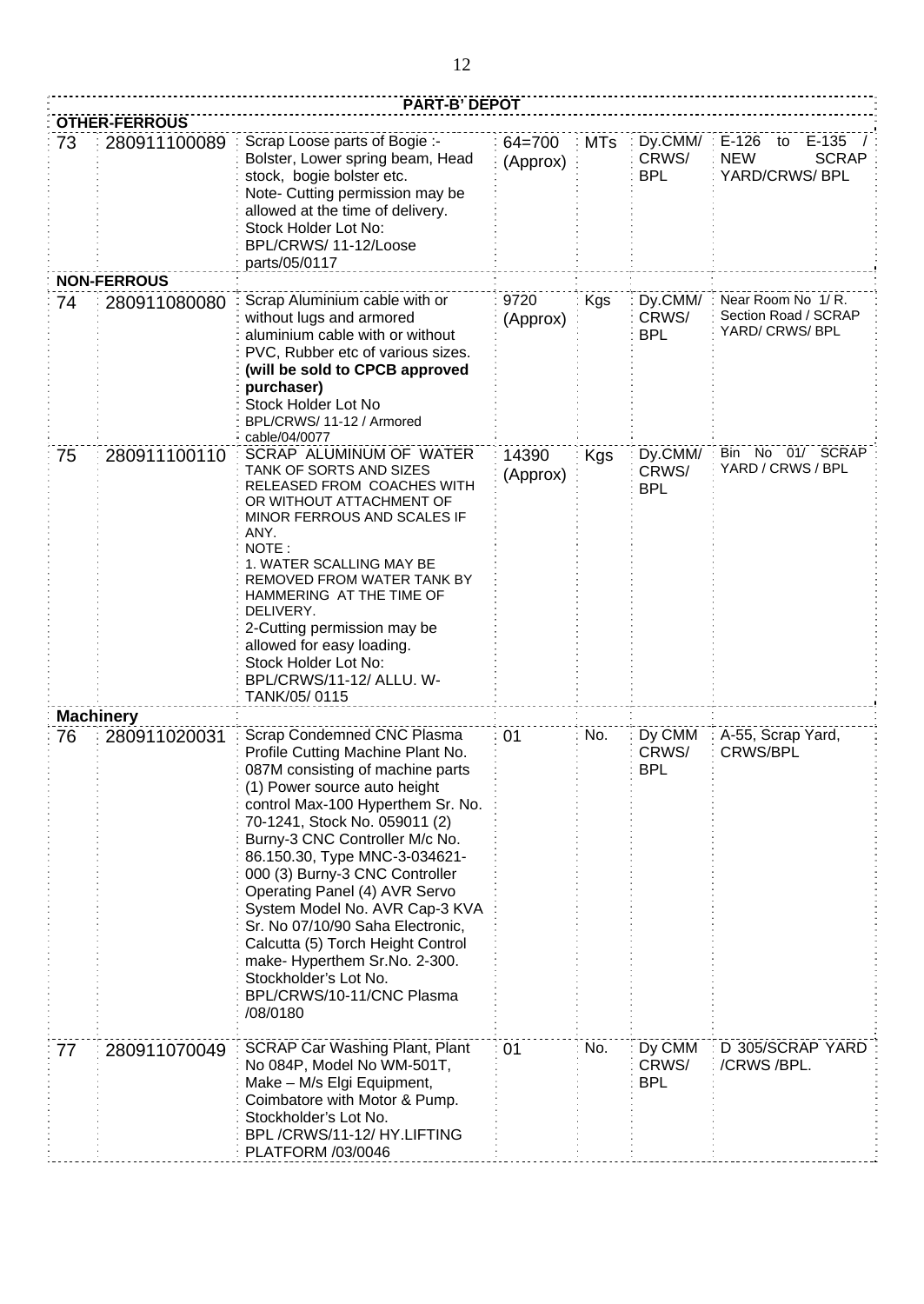| 78                   | 280911100112 | Condemned Geyser etc., of sort<br>and sizes.<br>Stock Holder Lot No:<br>BPL/CRWS/11-12 / Geyser / 05/0100                                                                                                                                                                                                                                                                                                                                                     | 28                     | <b>Nos</b> | Dy.CMM/:<br>CRWS/<br><b>BPL</b> | Pillar No 7 to 8 of<br>New Shed/ SCRAP<br>YARD / CRWS/BPL                   |  |  |
|----------------------|--------------|---------------------------------------------------------------------------------------------------------------------------------------------------------------------------------------------------------------------------------------------------------------------------------------------------------------------------------------------------------------------------------------------------------------------------------------------------------------|------------------------|------------|---------------------------------|-----------------------------------------------------------------------------|--|--|
| <b>MISCELLANEOUS</b> |              |                                                                                                                                                                                                                                                                                                                                                                                                                                                               |                        |            |                                 |                                                                             |  |  |
| 79                   | 280911070043 | SCRAP CONDEMNED CEILING FAN<br>SORT AND SIZES WITH OR<br>WITHOUT BLADE AND ROD<br>RECEIVED FROM BPL DIVISION.<br>Stock Holder Lot No<br>BPL/CRWS/FAN/11-12/03/0040                                                                                                                                                                                                                                                                                            | 1211                   | <b>Nos</b> | Dy.CMM/<br>CRWS/<br><b>BPL</b>  | Room No 04 /<br><b>SCRAP YARD /</b><br>CRWS / BPL                           |  |  |
| 80                   | 280911100099 | Scrap Ply wood, Compreg ply of<br>sort and sizes released from<br>coaches with or without attachment<br>of pvc, minor ferrous i.e nails,<br>screw and small strip if any.<br>Stock Holder Lot No:<br>BPL/CRWS/11-12/PLY/05/0106                                                                                                                                                                                                                               | $40 = 000$<br>(Approx) | <b>MTs</b> | Dy.CMM/<br>CRWS/<br><b>BPL</b>  | D-247 to D-256 /<br><b>SCRAP YARD /</b><br>CRWS / BPL                       |  |  |
| 81                   | 280911100100 | Scrap Ply wood , Compreg ply with<br>PVC of sort and sizes released from<br>coaches with or without attachment<br>of pvc, minor ferrous i.e nails<br>, screw and small strip if any.<br>Stock Holder Lot No:<br>BPL/CRWS/11-12/PVC<br>PLY/05/0113                                                                                                                                                                                                             | $35 = 900$<br>(Approx) | <b>MTs</b> | Dy.CMM/<br>CRWS/<br><b>BPL</b>  | D-280 to D-287<br>/ SCRAP YARD /<br>CRWS / BPL                              |  |  |
| 82                   | 280911100102 | SCRAP VESTIBULE RUBBER WITH<br>OR WITHOUT MINOR FERROUS<br>ATTACHMENT LIKE NUT, BOLT,<br>WASHER AND STRIPS ETC.<br>Stock Holder Lot No:<br>BPL/CRWS/11-<br>12/RUBBER/05/0092                                                                                                                                                                                                                                                                                  | $20 = 000$<br>(Approx) | <b>MTs</b> | Dy.CMM/<br>CRWS/<br><b>BPL</b>  | E-318 TO E-324<br><b>SCRAP YARD</b><br><b>CRWS/BPL</b>                      |  |  |
| 83                   | 280911100115 | SCRAP BERTHS AND SEAT, BACK<br>REST RELEASED FROM COACHES<br>OF SORT AND SIZES WITH OR<br>WITHOUT FERROUS FRAME, COIR /<br>FOAM /LP SHEET / PLYWOOD /<br>SLATE WITH OR WITHOUT REXINE<br>INCLUDING FERROUS / NON<br><b>FERROUS ATTACHMENT LIKE</b><br>SCREW, NUTS, BOLTS, STRIPS,<br>RIVETS, SPRINGS, HINGES ETC.<br><b>RESTRICTED ITEMS-RECRON</b><br>BEARTH WILL NOT BE DELIVERD IF<br>ANY.<br>Stock Holder Lot No:<br>BPL/CRWS/11-12/RES.BERTH/<br>05/0118 | $39 = 980$<br>(Approx) | <b>MTs</b> | Dy.CMM/<br>CRWS/<br>BPL         | W-74 to W-83 / New:<br>Scrap Yard / CRWS /<br><b>BPL</b>                    |  |  |
| 84                   | 280911110118 | Condemned Battery Charger of sort and<br>sizes<br>Stock Holder Lot No:<br>BPL/CRWS/11-12/Charger/05/0107                                                                                                                                                                                                                                                                                                                                                      | 04                     | <b>Nos</b> | Dy.CMM/<br>CRWS/<br><b>BPL</b>  | Between Pillar No.5<br>6<br>οf<br>New<br>to<br>Shed/Scrap/<br>Yard/CRWS/BPL |  |  |
| 85                   | 280911110119 | Condemned UPS, Condemned<br>Stabilizer and LV transformer etc., of<br>sort and sizes<br>Stock Holder Lot No:<br>BPL/CRWS/11-12/UPS/05/0101                                                                                                                                                                                                                                                                                                                    | 27                     | <b>Nos</b> | Dy.CMM/<br>CRWS/<br><b>BPL</b>  | Near pole No. 16 of<br>New Shed/Scrap/<br>Yard/CRWS/BPL                     |  |  |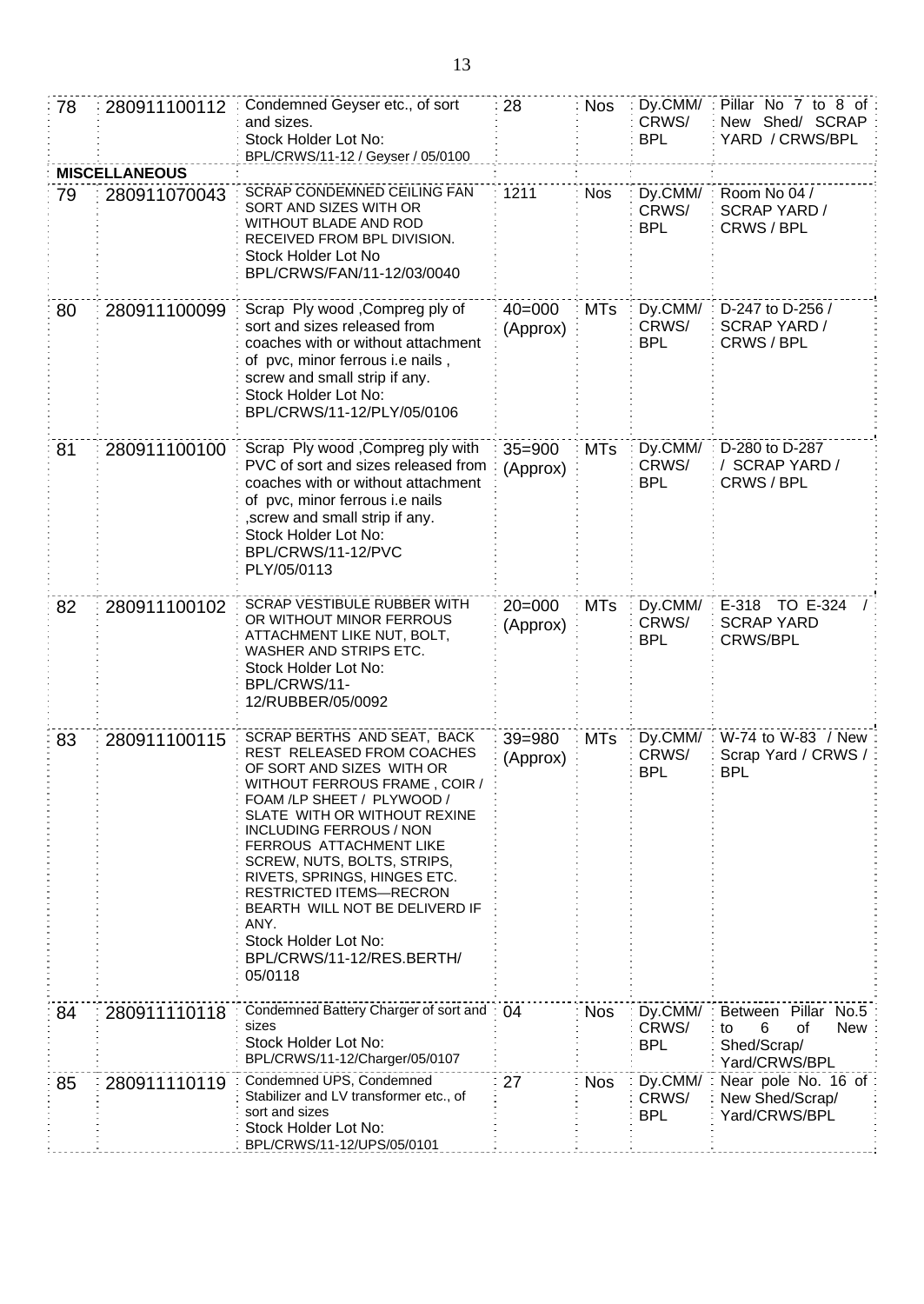| ି 86 | 280911110120 | Condemned Transformer PT-(04 Nos).<br>OCB (08 Nos), ACB (03 Nos), CT (05<br>Nos), AT (09 Nos) and Starter (01 No)<br>of sort and sizes.<br>Stock Holder Lot No:<br>BPL/CRWS/11-12/Transformer/<br>05/0098 | 30 | <b>Nos</b> | Dy.CMM/<br>CRWS/<br><b>BPL</b>   | Rly<br>Area<br>Near<br>A<br>: Track/Scrap/Yard/<br><b>CRWS/BPL</b>                         |
|------|--------------|-----------------------------------------------------------------------------------------------------------------------------------------------------------------------------------------------------------|----|------------|----------------------------------|--------------------------------------------------------------------------------------------|
| ः 87 | 280911110121 | Scrap broken Water Cooler (40 Nos)<br>with or without cooling fan and<br>refrigerator (03 Nos) etc., of sort and<br>sizes<br>Stock Holder Lot No:<br>BPL/CRWS/11-12/Water cooler/<br>05/0094              | 43 | ∶ Nos      | Dv.CMM/<br>: CRWS/<br><b>BPL</b> | Near Pillar No.10 to<br>: 12 of New Shed and<br>Railway<br>track/Scrap/Yard/<br>: CRWS/BPL |

**N O T E**

- (1) Scrap Battery / Waste Oil lots can be bid only by Firm's registered (valid) with MOEF as Recyclers/Re-processors and having environmentally sound management facilities. The person actually bidding on the firm's behalf will have to produce namely authorization letter on Firm's letterhead.
- (2) No firearms will be allowed inside the auction hall.
- (3) After getting the Delivery Order in division lots, the scrap purchaser will contact the **DMM/EA to DRM/BPL** in the Division, along with a written request for delivery of the sold lot of scraps (other than scrap depot lots).
- **(4) Interest rate in case of delayed payment will be charged @ 7% above the Base Rate of State Bank of India prevailing on the date of auction (Railway Board letter No.2010/RS/S/709/36 Dt. 24/12/2010).**
- (5) The auction sale is subject to the General Conditions of Auction Sale, the Special Condition of Auction sale, which was circulated, vide COS JBP's letter No. WCR/SHQ/1401/Sales/01 Dated 07/06/2004 and any other condition, which will be announced/ circulated at the time of auction sale or with catalogue. The auction catalogue and general conditions of sale are also available on West Central Railway's official website: [www.wcr.indianrailways.gov.in.](http://www.wcr.indianrailways.gov.in/) The purchasers are bound to accept the general condition available on West Central Railway's official website.
- (6) The EMD stands forfeited if balance sale value not deposited by purchasers within the 50 days from the date of auction
- (7) Only one bidder will represent a participating firm in the auction.
- (8) The balance payment may be read as under .(i) In two installment for lot where balance sale Value exceeds Rs. 3.0 lacs but is less than Rs. 10.0 lacs (ii) In three installments for lots where balance sale Value is Rs. 10.0 lacs and above
- (A) Special Notice for Future auction :

It is intimated that E-auction is expected to be implemented shortly. Therefore all purchasers are hereby advised to get the digital signature as earliest for secured participation in E-auction. It may be noted that purchasers not having digital signature may not be able to participate in E-auction for scrap sale.

The Purchaser may obtained the digital signature from the following Govt. approved agencies.

| S.No | Name of Certified Agencies          | Website No.            | Telephone No.              |
|------|-------------------------------------|------------------------|----------------------------|
|      | Safescrypt                          | www.safescrypt.com     | 91-044-22540770            |
|      | NIC.                                | www.nic.in             | 91-011-24361133            |
| 3    | <b>IDRBT</b>                        | www.ldrbtca.org.in     | 91-40-23534982-85          |
|      | <b>TCS</b>                          | www.tcs-ca.co.in       | 91-022-22024827            |
| 5    | <b>MTNL</b>                         | www.mtnltrustline.com  | 91-011-4329563/41600118855 |
| 6    | <b>Customs &amp; Central Excise</b> | www.lcert.gov.in       | 91-011-26877960            |
|      | (n) Code Solutions CA (GNFC)        | www.ncodesolutions.com | 91-79-26857316/17/18       |

(A) E-auction to be implemented soon :

**1) Registration fees.** There will be one centralized registration scheme for the purchasers. Bidders will be asked to submit electronically one time registration fee of Rs 10,000/- as entrance fee in central account maintained by Northern railway. The centralized registration will permit bidder to participate in all E-auction over entire Indian railway. The registration fee can be refunded to the bidders if they desire not to participate in future auction. However, such bidders can again participate in auction by depositing the requisite registration fee again.